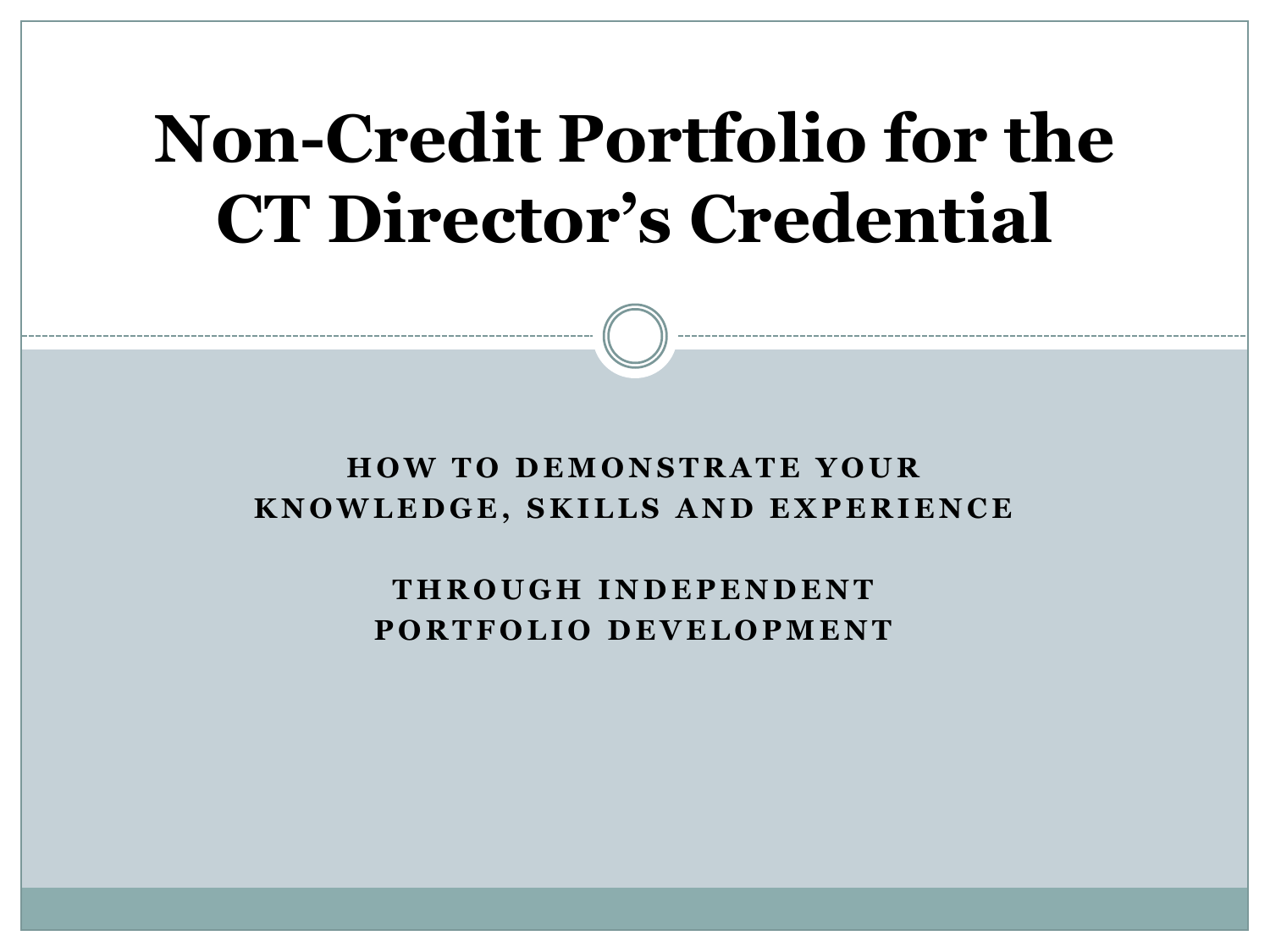#### **Partners**

- Hartford Area Child Care Collaborative
- CT Charts-A-Course / Accreditation Facilitation Project
- Charter Oak State College
- Department of Social Services



**HACC**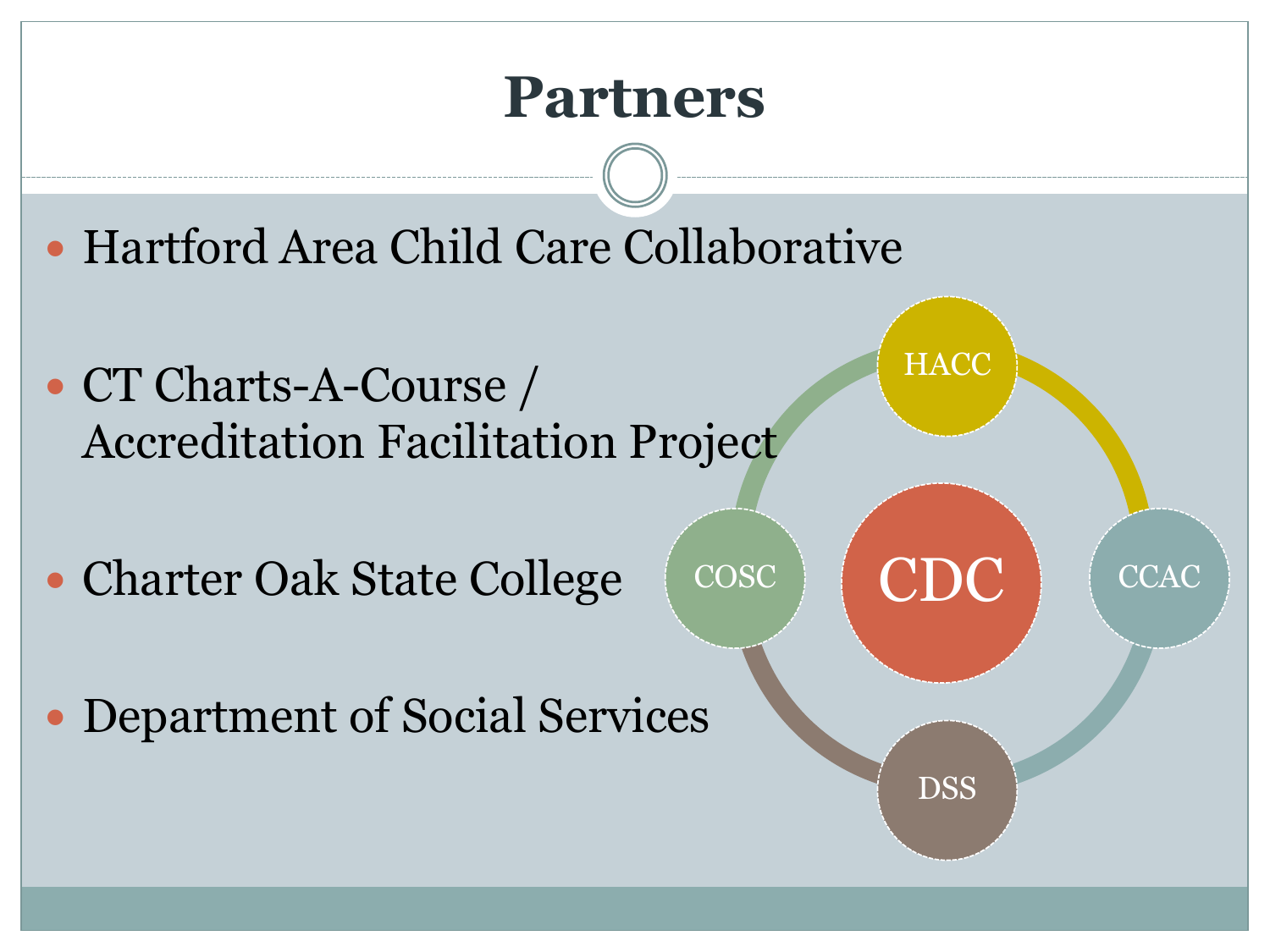

- A portfolio is an assessment of a person's Prior Learning and Experience in a particular subject area.
- A Non-Credit Portfolio for the CDC is a way of meeting requirements for the competency-level knowledge that one has gained through prior training and experience.
- This option satisfies the requirements for the Connecticut Director's Credential, but does not result in college credit.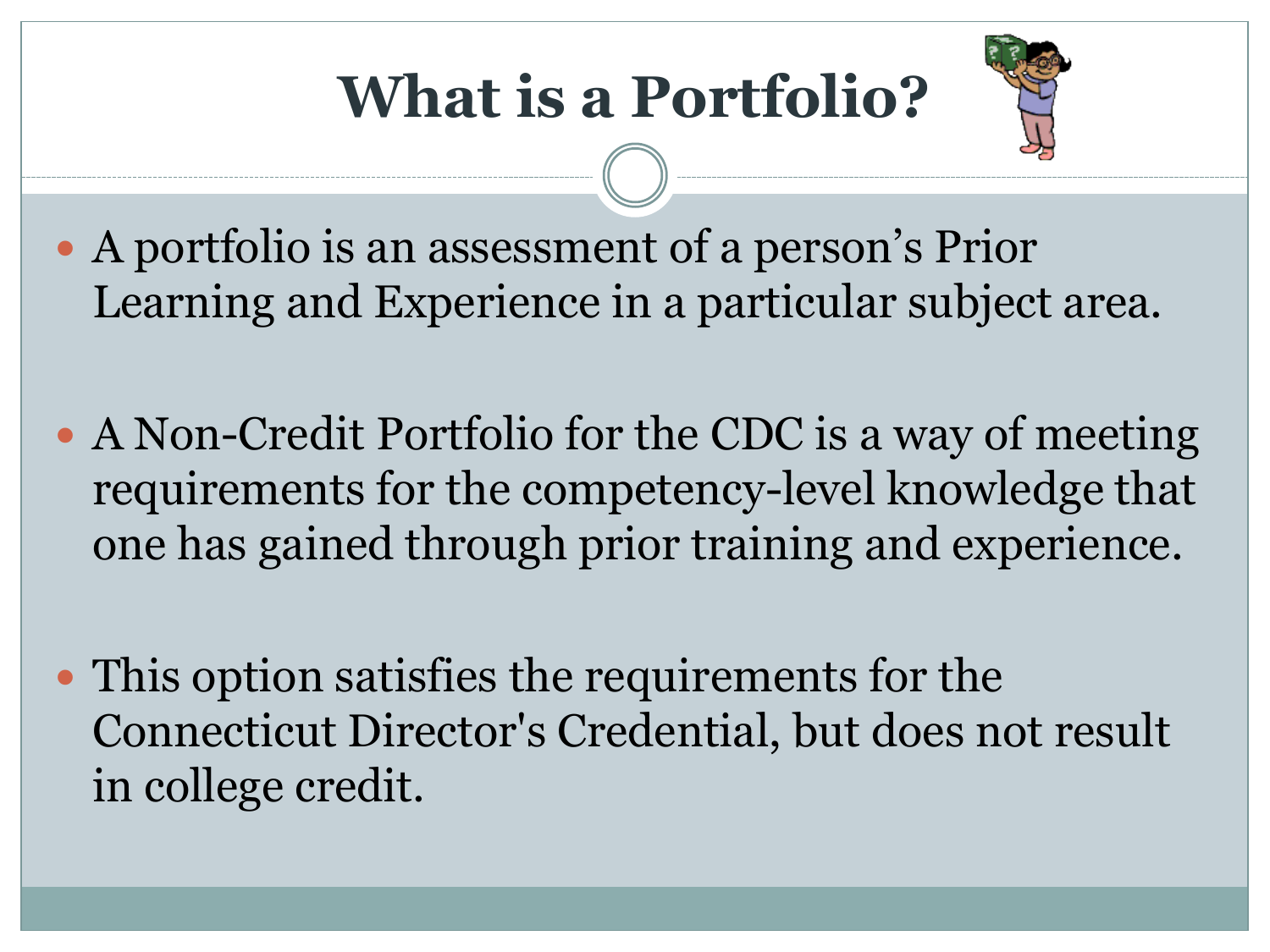#### **Why Choose a Non-Credit Portfolio?**



• Adults who administer programs serving children often have knowledge and skills, gained through work, job training and life experience, that is equivalent to what is taught in college courses.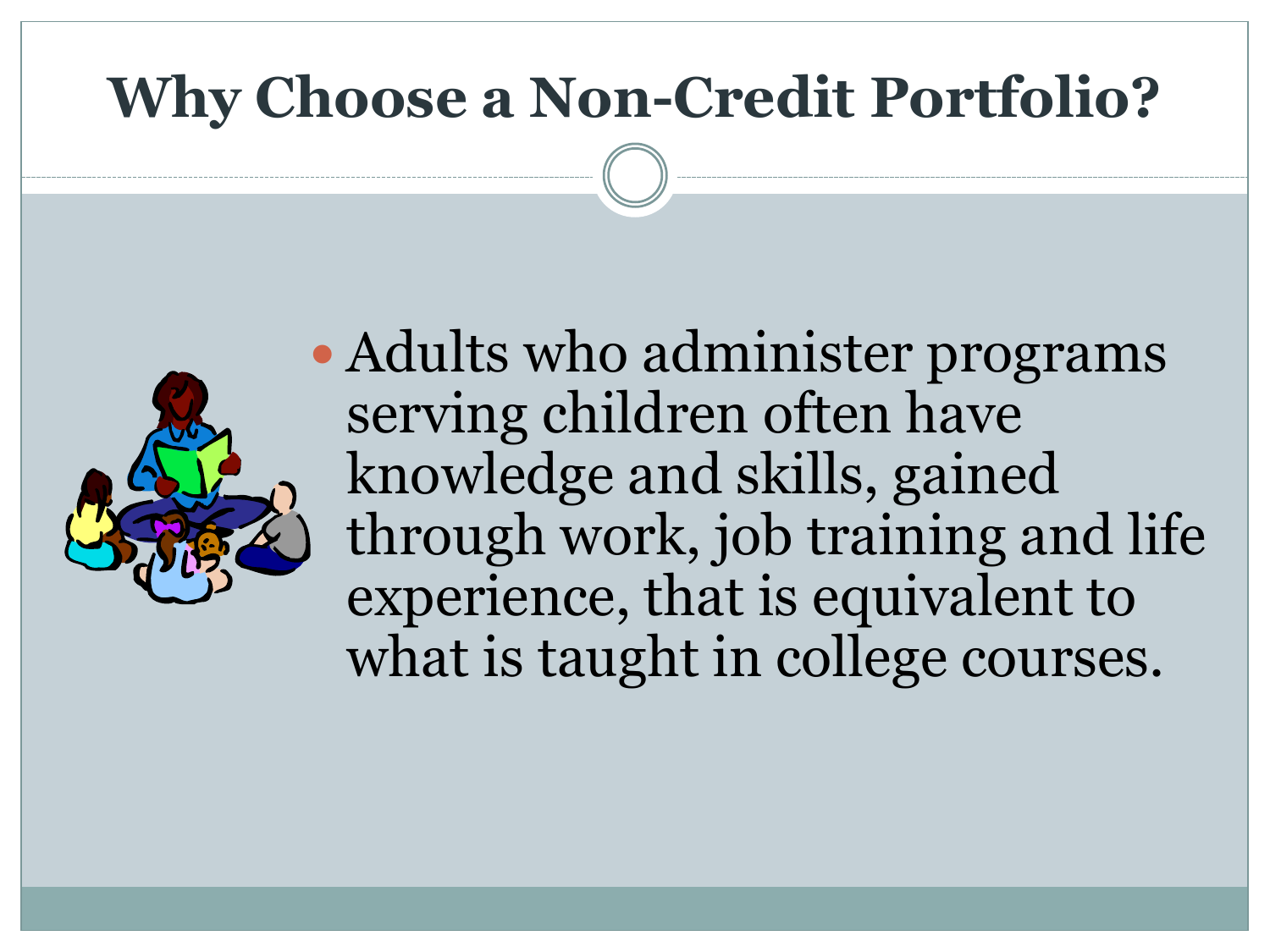#### **Why Choose a Non-Credit Portfolio?**

• Many working professionals do not want to spend the time or undergo the expense of attending classes that repeat what they already know.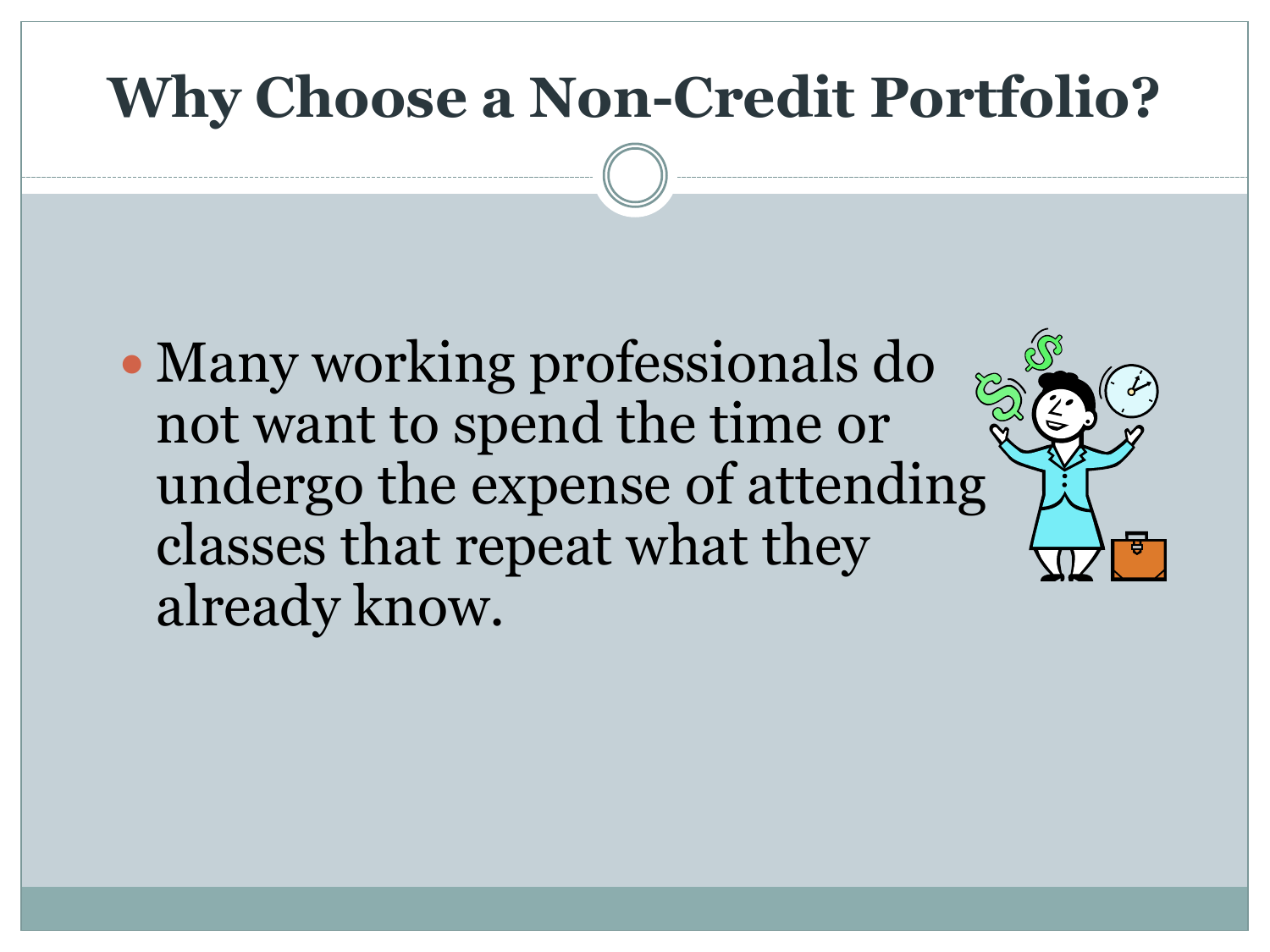#### **Why Choose a Non-Credit Portfolio?**

• Charter Oak State College believes that **what a person knows** is more significant than how or where such knowledge is acquired, and therefore offers Portfolio Assessment as an appropriate, convenient and economical substitute for course work.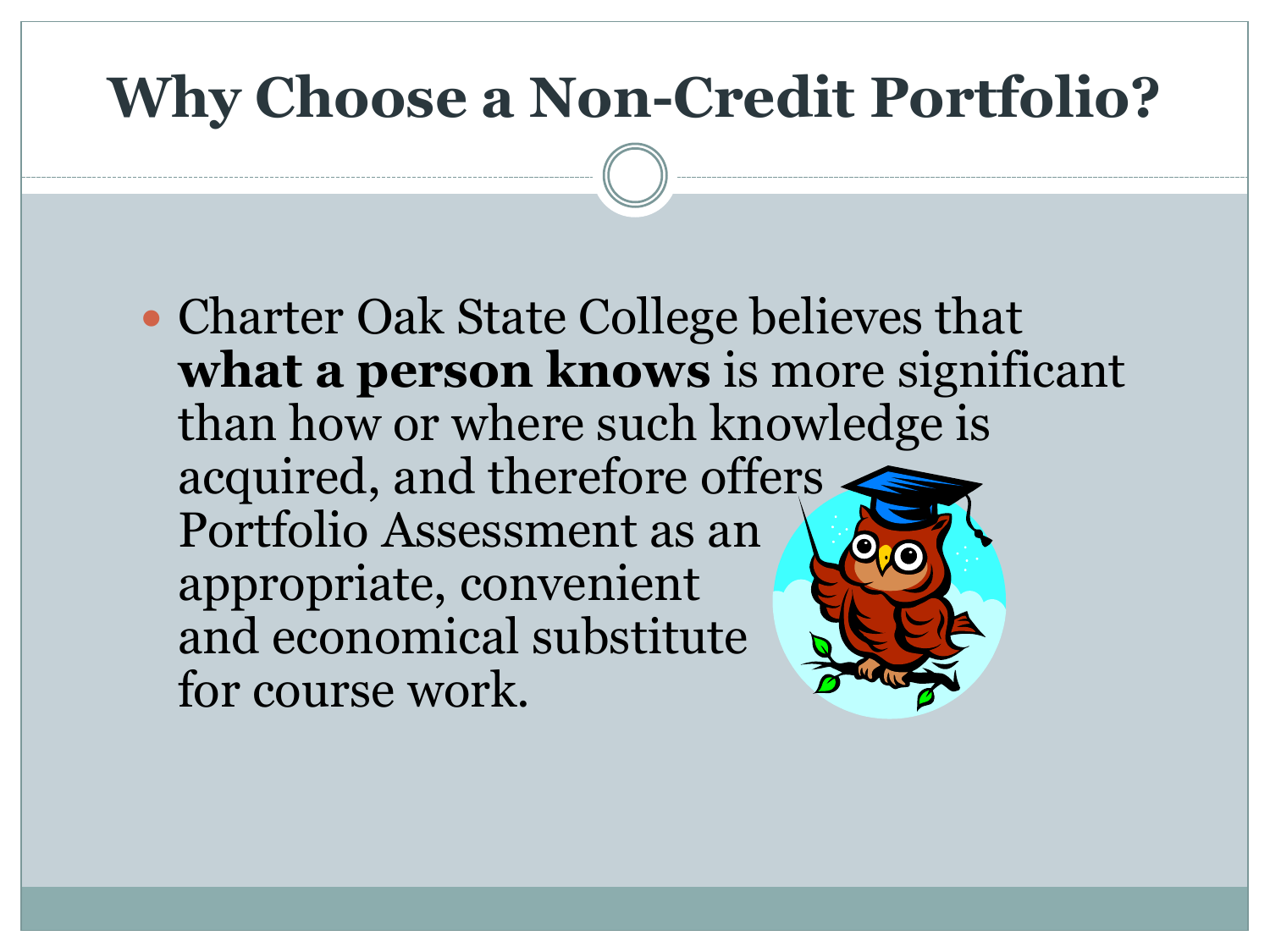# **Elements of the Non-Credit Portfolio**

#### Each Portfolio will include:

Application / Portfolio Cover Page



- Table of Contents
- Job Description/Resume
- Competency Grid with documentation listed for each indicator
- Narrative (5-10 pages) • Documentation (evidence)

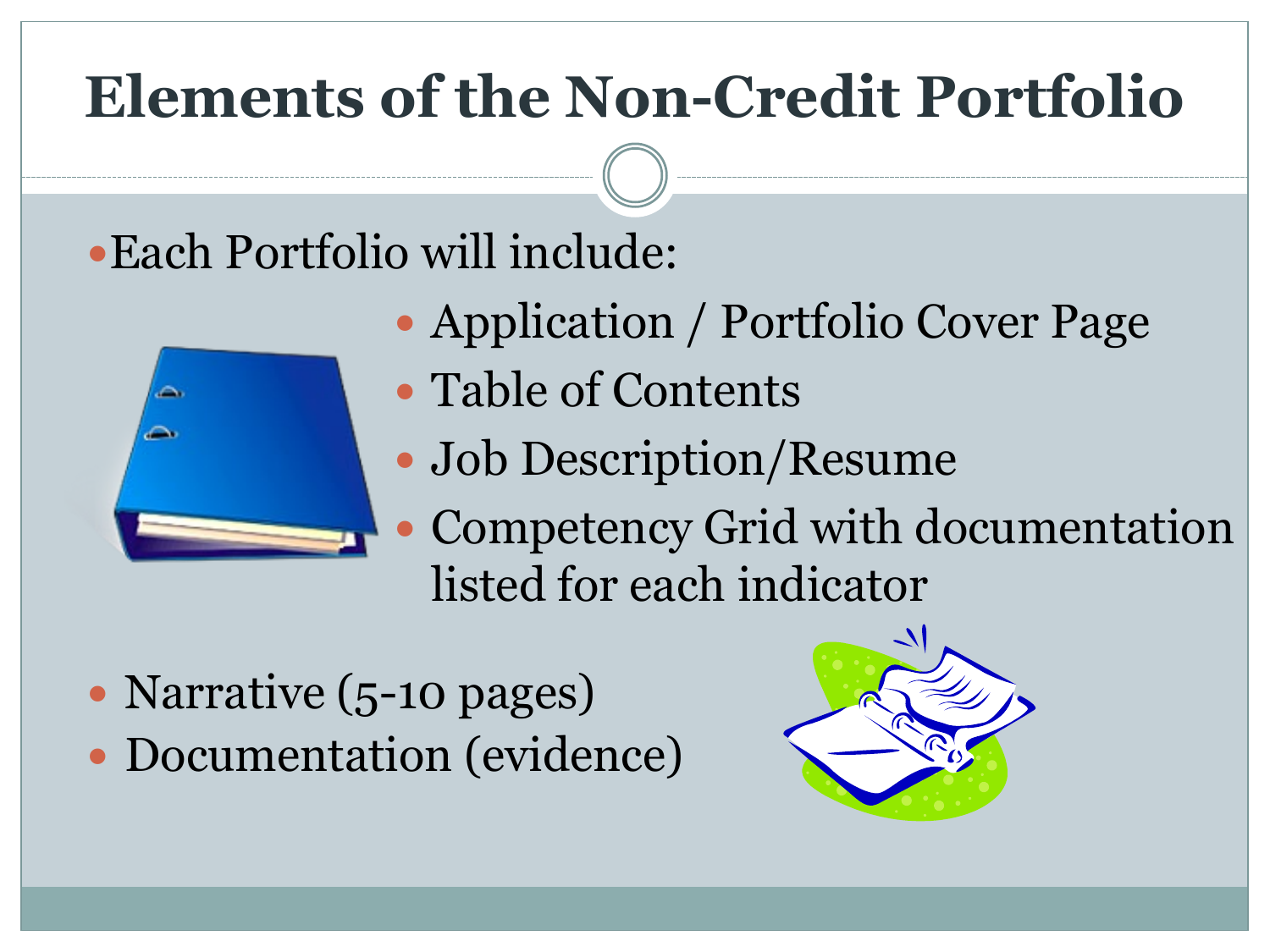#### **How Much, How Many, How Long**

#### "Begin at the beginning and go on till you come to the end: then stop." Lewis Carroll

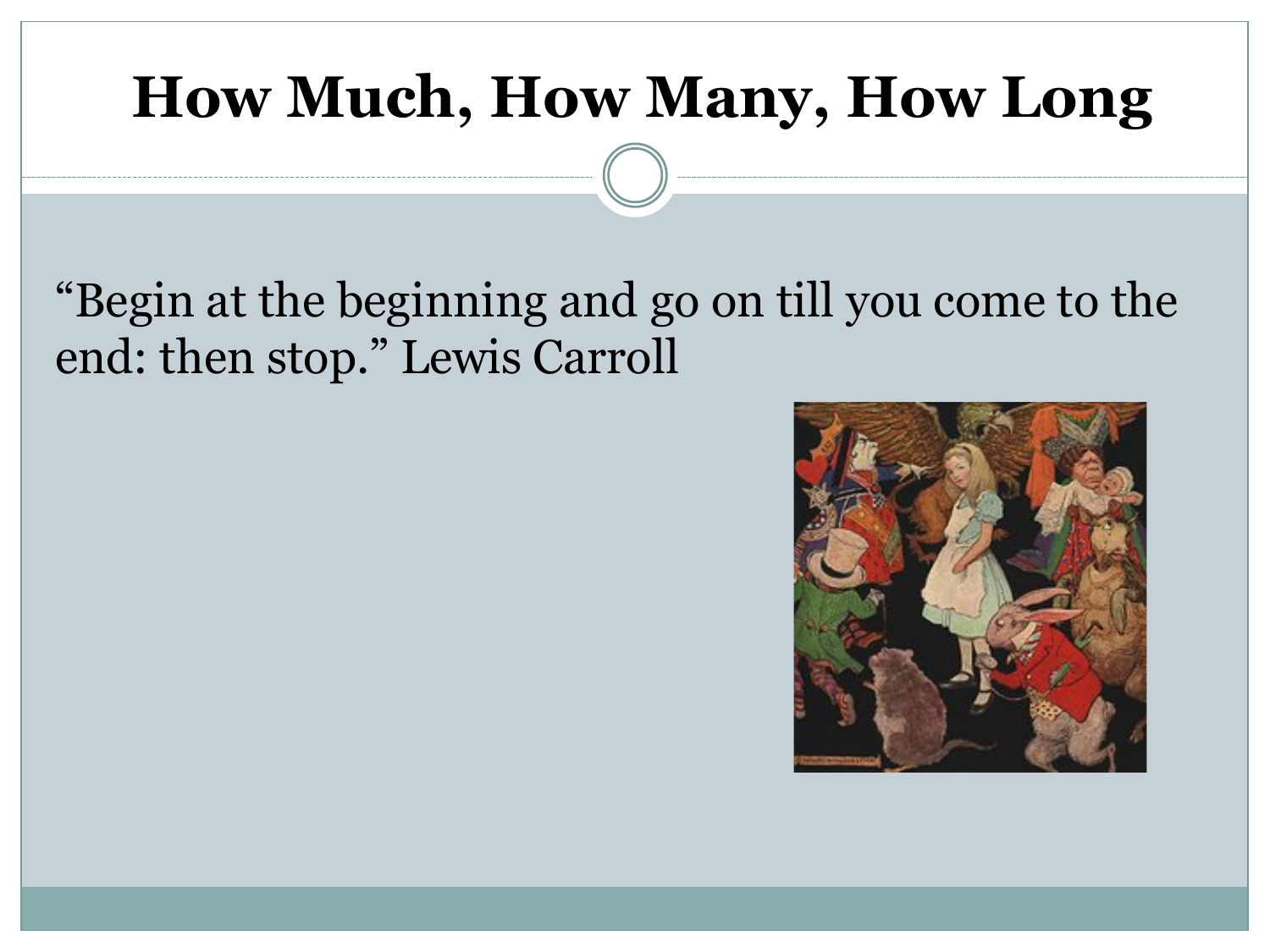Reflect on your experience and knowledge in each of the competency areas.

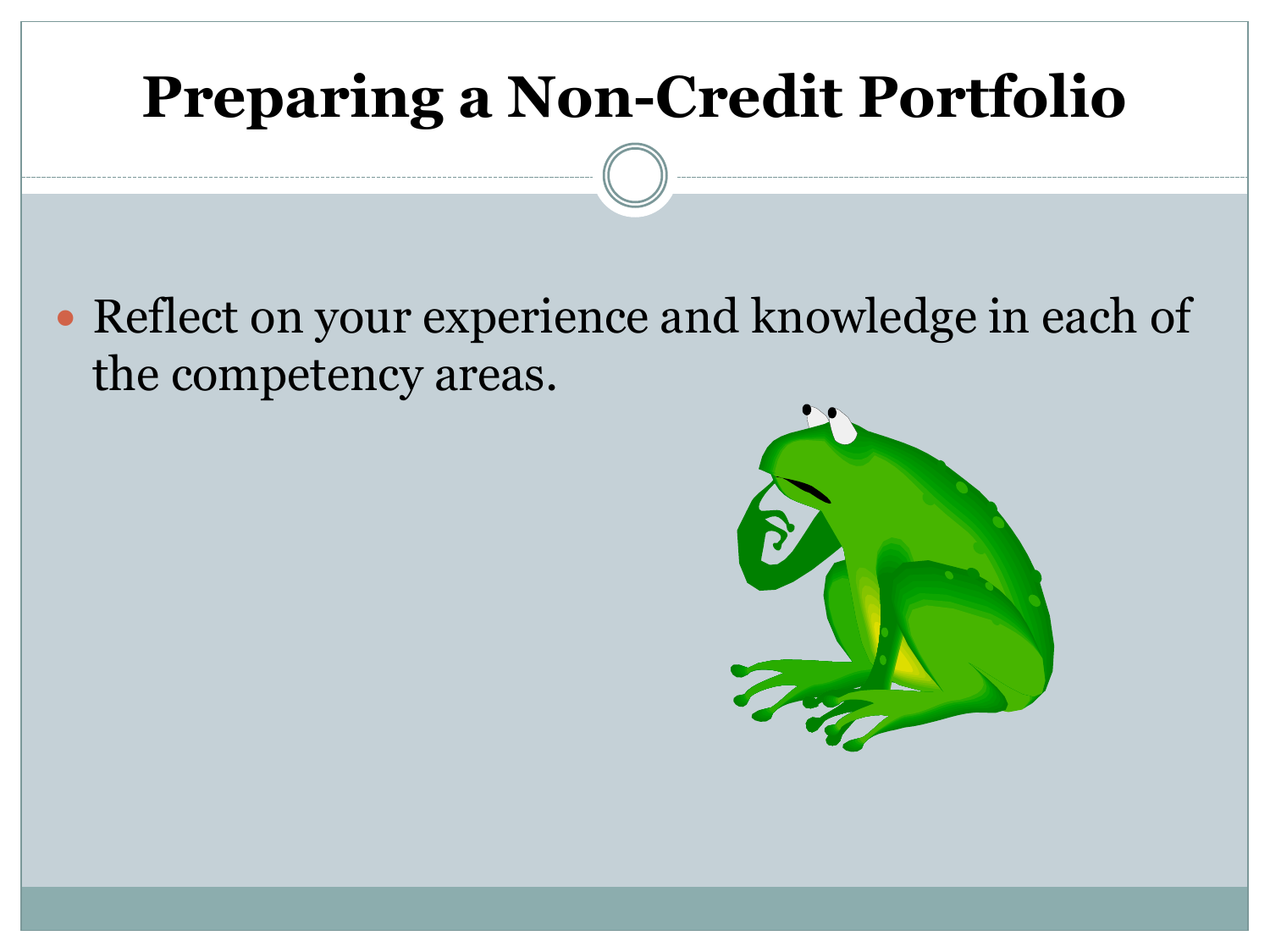

# Think about each of the competencies:

- How have I learned this?
- What have I done to demonstrate this?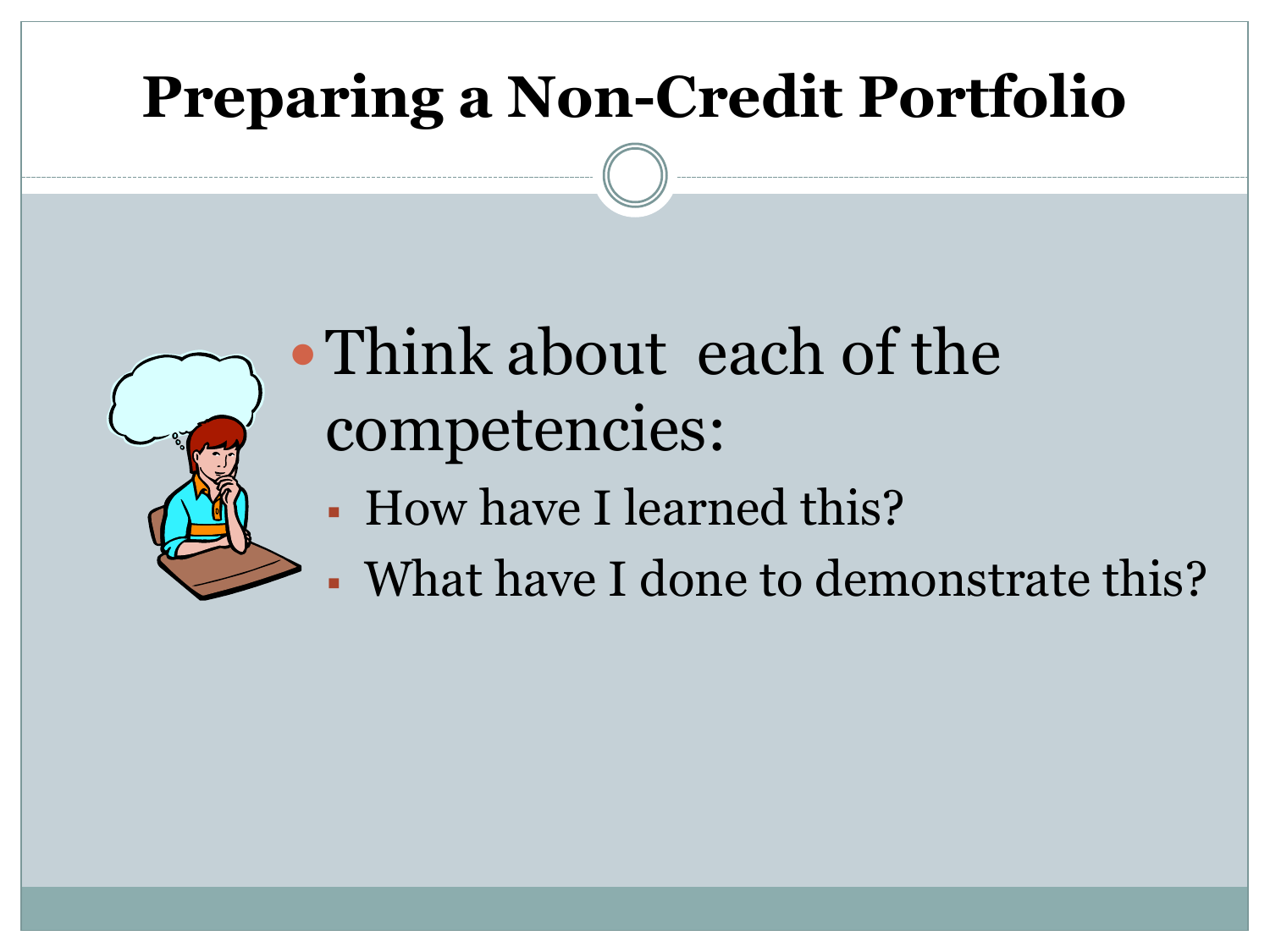- Narrative Essay (5-10 pages)
	- Discuss how long (how many years) and in what role or roles you have gained experience. Show a progression of responsibilities and experiences.
	- Discuss each competency objective and the elements within:
		- Where, when and how did you acquire this knowledge and experience?
		- How do you apply your knowledge and experience in these areas?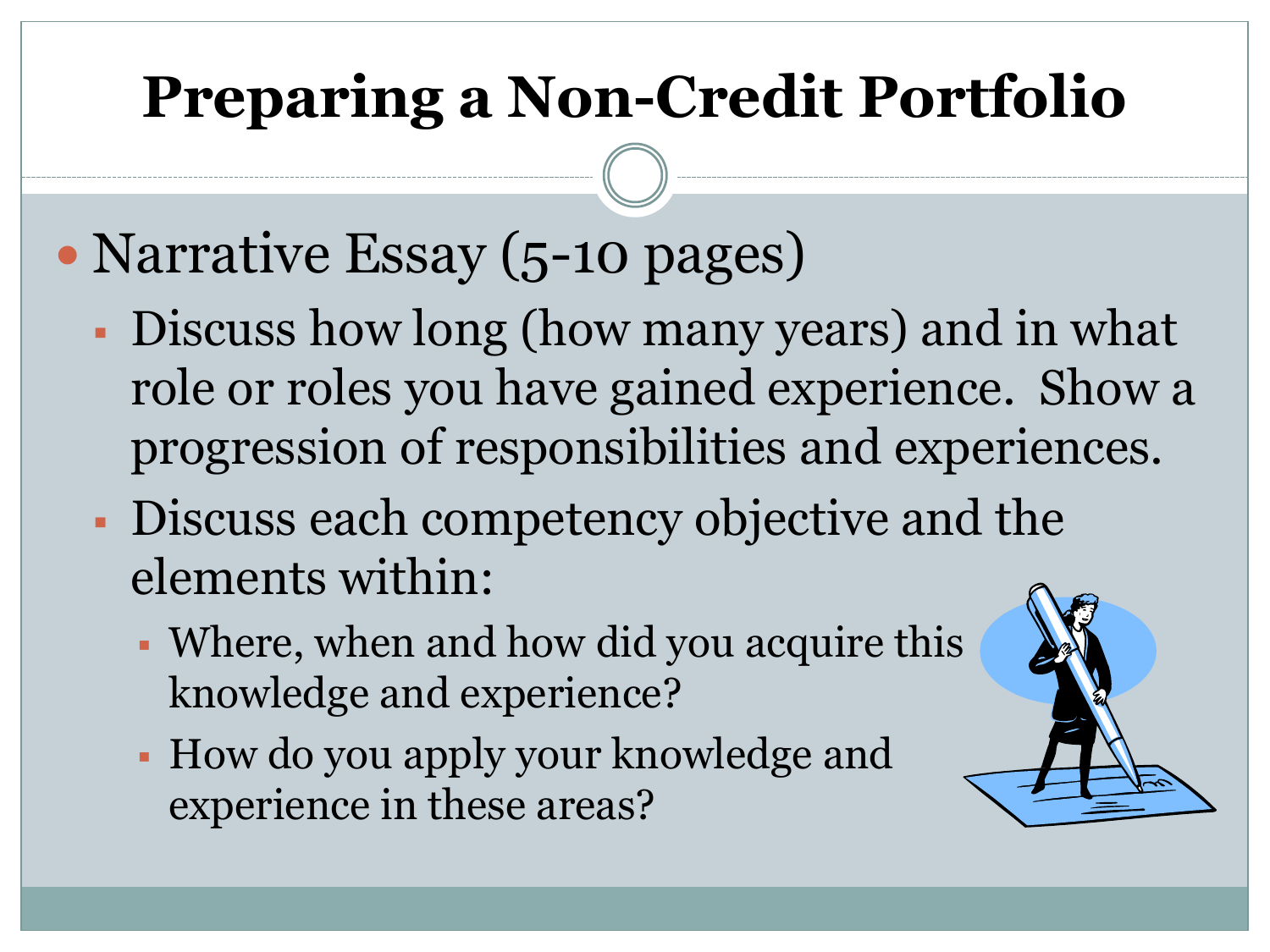Documentation – Provide evidence of learning and application of each element referred to in your narrative.

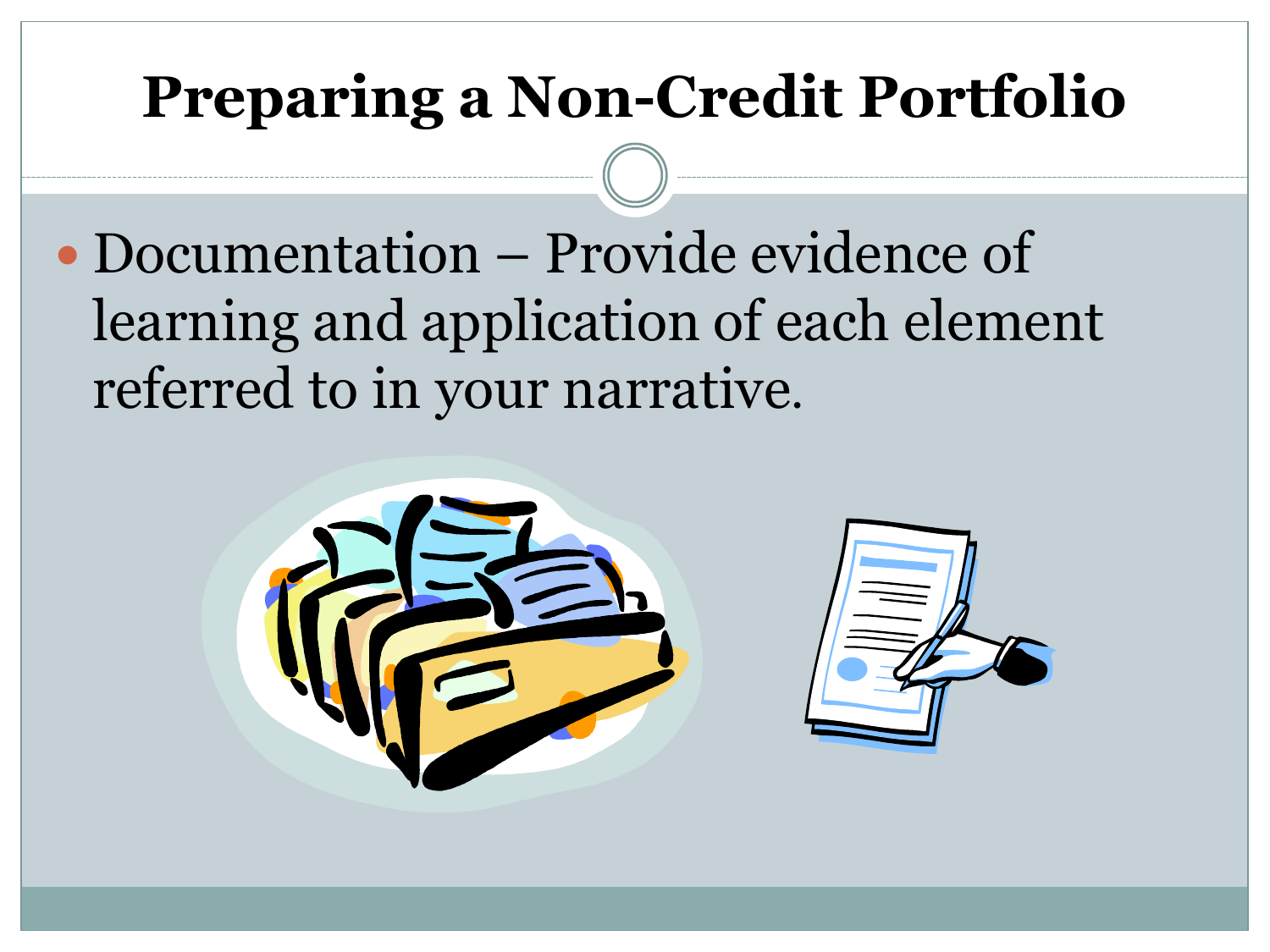# **Organization of Portfolio**

- Application Cover Page
- Table of Contents
- Job Description/Resume
- Competency Area Grid with your list of documentation filled in Column 4.
- Narrative (5 to 10 pages)
- Appendix of documentation
- Submit three copies (printed or on electronic media)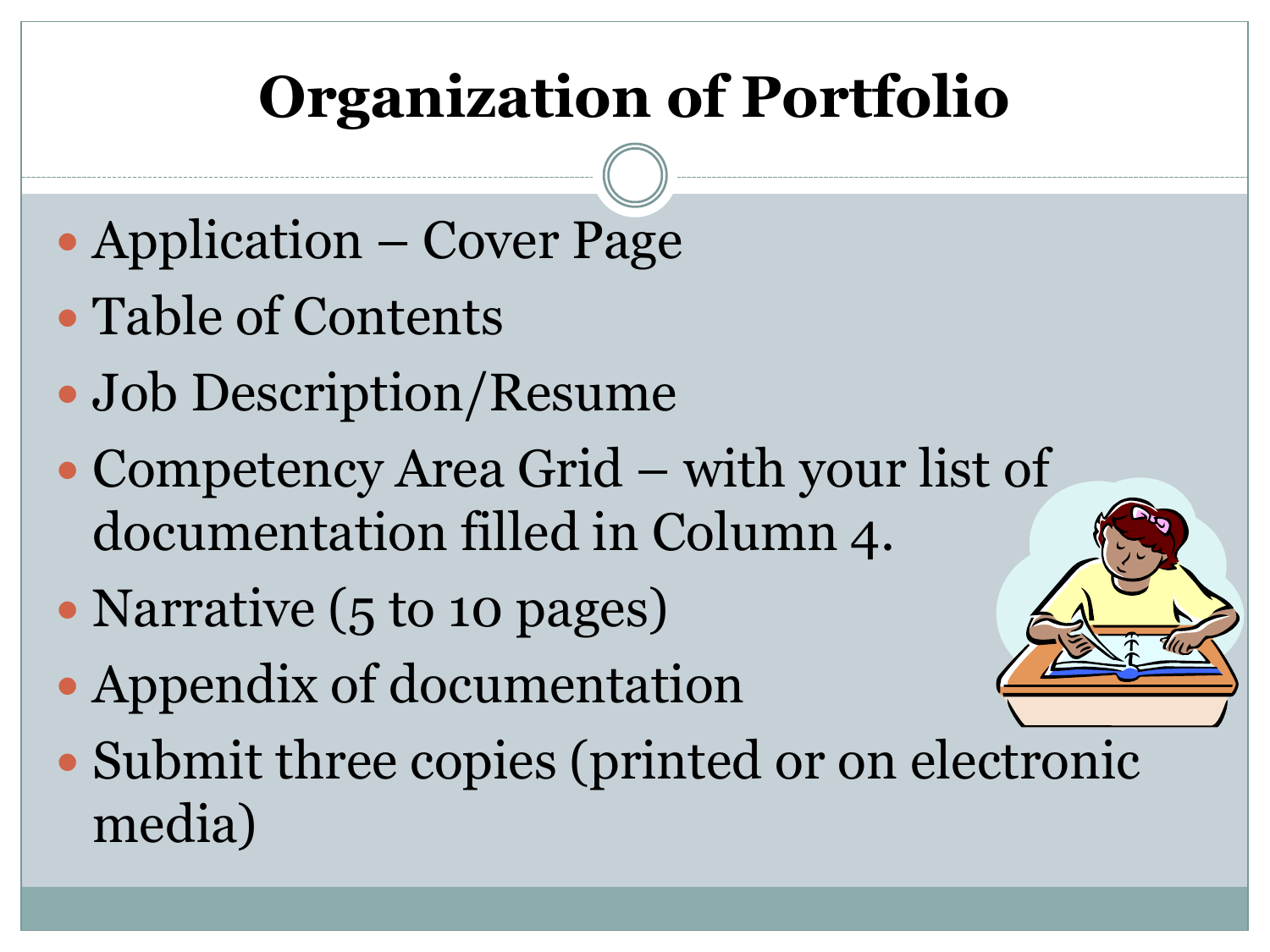#### **Next Steps**

- Gather the materials for your portfolio
- Write your narrative



- Put it all together in a way that is organized and easy to follow for the reviewers
- Submit Three Copies of Portfolio